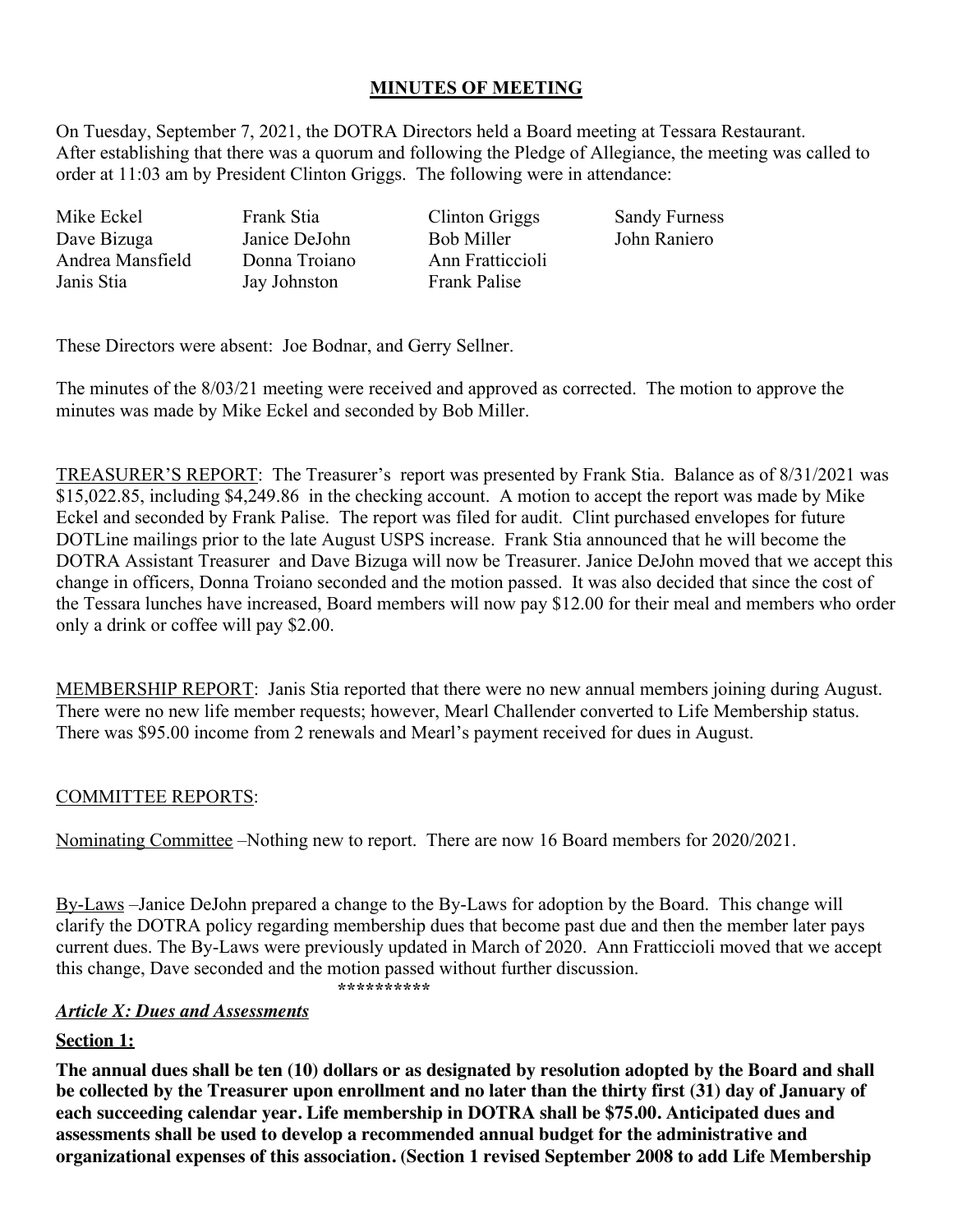#### **cost. AJE)**

**Section 2:**

**Special fees or assessments may be charged or levied from time to time when the Board shall direct. Such special fees or assessments shall be discouraged except when deemed necessary for the proper and effective function of the association for its essential activities.**

## **Section 3:**

**At the discretion of the Board of Directors, members whose dues are in arrears for a period of more than two (2) years may forfeit their membership. Additionally, if a member in arrears submits dues for the current calendar year, she/he will be considered a member for the current year.**

## **Section 4:**

**Either upon the voluntary or involuntary termination of any membership, said person shall forfeit the balance of their annual dues for the year in which such membership is terminated.**

\*\*\*\*\*\*\*\*\*\*\*

Website – Ann Fratticcioli reported that the website continues to move along and she is updating information as needed, including any links to other websites of interest to our membership. Jay Johnston remarked that he recently visited the website and congratulated Ann on how easy it was to navigate and so very comprehensive.

Employee Memorial Committee – Janice DeJohn reported that there has not been a recent meeting of the EMC and the annual Memorial Ceremony will be held on Friday September 10 at 9:30 am in the DOT headquarters memorial area. This year is the 20<sup>th</sup> anniversary of the attack on the World Trade Center and the Pentagon. At this time, it is planned that NJDOT employees will return to the office full time in mid October.

Historian – Mike Eckel has written an article for the November issue on the history of DOT maritime resources.

Chaplain – Jay Johnston, acting Chaplain until a permanent chaplain is found, reported that former DOT employee Samuel Whitehead (98) has passed away. The November issue of DOTLine will contain a full list of DOT employees, retired and current, who died during 2021. Donna said that Gerry Sellner is now a hospice patient, at home, and she distributed his new address and cell phone number to Board members.

Audit – The Audit Committee (Dave Bizuga, Janice DeJohn and John Raniero along with the Treasurer) has met to complete the 2020 audit. Earlier, Frank Palise filed the 1099INT form and it was accepted by the IRS on 2/21/21.

## SOCIAL ACTIVITIES

Fall Picnic— The picnic will be held at Rosedale Park tomorrow Wednesday, September 8. DOTRA will supply beer, soda & water, snack items, paper goods and desserts. About 25 people have responded that they will attend. Andrea Mansfield will shop for the beverages, Clint will get the ice, Mike will purchase individual bags of chips, etc. There will be plenty of desserts donated.